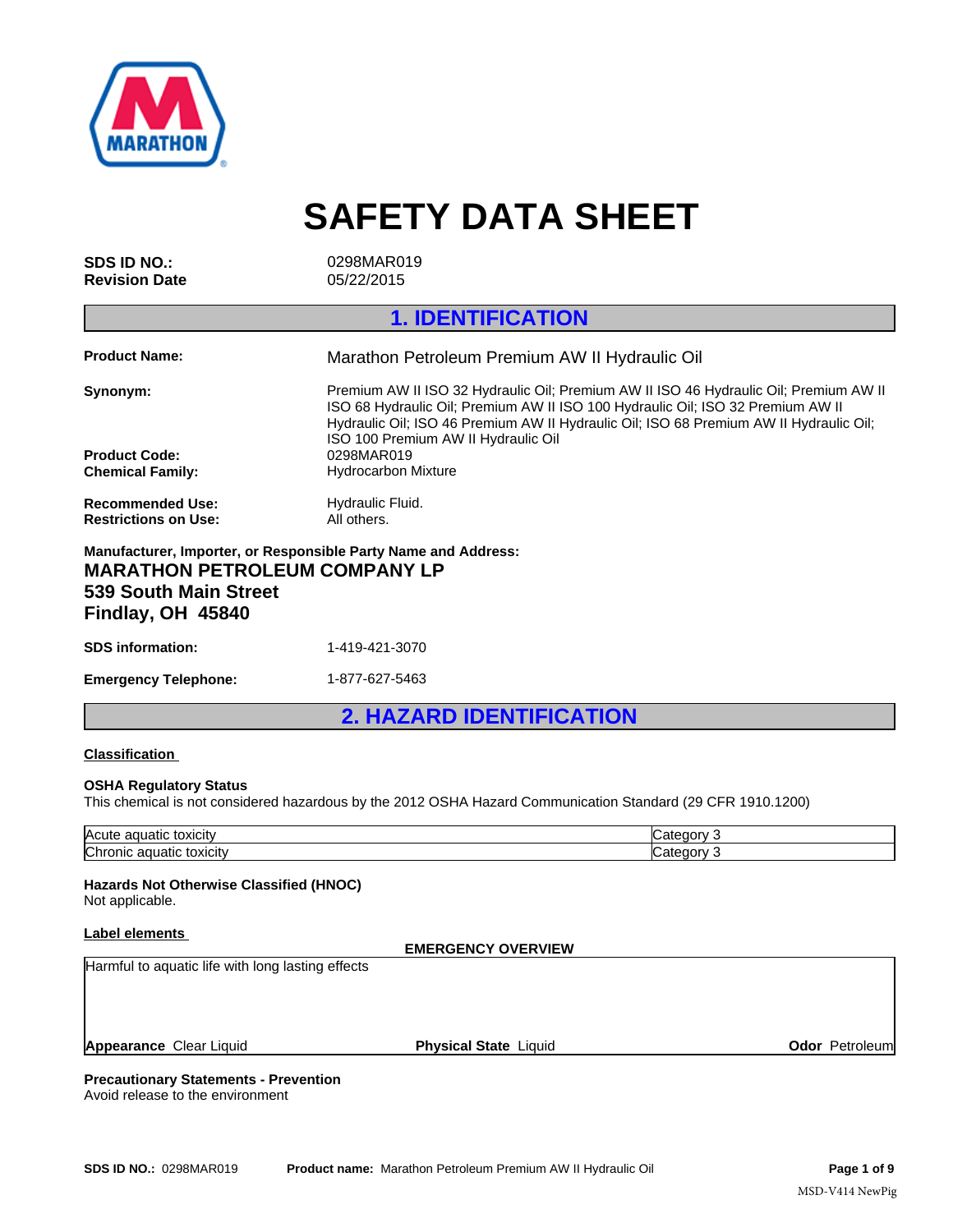# **Precautionary Statements - Response**

Not applicable.

# **Precautionary Statements - Storage** Not applicable.

# **Precautionary Statements - Disposal**

# **Additional Information**

# **3. COMPOSITION/INFORMATION ON INGREDIENTS**<br> **3. COMPOSITION/INFORMATION ON INGREDIENTS**<br> **3. COMPOSITION/INFORMATION ON INGREDIENTS**<br> **3. COMPOSITION/INFORMATION ON INGREDIENTS**<br> **EXECUTE AND ADDITION ON INGREDIENTS**<br> **AD**

 $\_$  ,  $\_$  ,  $\_$  ,  $\_$  ,  $\_$  ,  $\_$  ,  $\_$  ,  $\_$  ,  $\_$  ,  $\_$  ,  $\_$  ,  $\_$  ,  $\_$  ,  $\_$  ,  $\_$  ,  $\_$  ,  $\_$  ,  $\_$  ,  $\_$  ,  $\_$  ,  $\_$  ,  $\_$  ,  $\_$  ,  $\_$  ,  $\_$  ,  $\_$  ,  $\_$  ,  $\_$  ,  $\_$  ,  $\_$  ,  $\_$  ,  $\_$  ,  $\_$  ,  $\_$  ,  $\_$  ,  $\_$  ,  $\_$  ,

# **Composition Information:**

| Not applicable.                                                                                                           |                                                                                                                                                 |                                                                                             |
|---------------------------------------------------------------------------------------------------------------------------|-------------------------------------------------------------------------------------------------------------------------------------------------|---------------------------------------------------------------------------------------------|
| <b>Precautionary Statements - Disposal</b><br>Dispose of contents/container at an approved waste disposal plant           |                                                                                                                                                 |                                                                                             |
| <b>Additional Information</b>                                                                                             | Read label before use. Keep out of reach of children. If medical advice is needed, have product container or label at hand.                     |                                                                                             |
|                                                                                                                           | <b>3. COMPOSITION/INFORMATION ON INGREDIENTS</b>                                                                                                |                                                                                             |
| Lube oil is a complex mixture of highly refined lubricating base stocks and additives.<br><b>Composition Information:</b> |                                                                                                                                                 |                                                                                             |
| Name                                                                                                                      | <b>CAS Number</b>                                                                                                                               | % Concentration                                                                             |
| Solvent Refined, Hydrotreated Heavy Paraffinic<br><b>Distillate</b>                                                       | 64742-54-7                                                                                                                                      | 98-99                                                                                       |
| 2,6-di-tert-butylphenol                                                                                                   | 128-39-2                                                                                                                                        | $0.1 - 1$                                                                                   |
|                                                                                                                           | All concentrations are percent by weight unless material is a gas. Gas concentrations are in percent by volume.<br><b>4. FIRST AID MEASURES</b> |                                                                                             |
| <b>First Aid Measures</b>                                                                                                 |                                                                                                                                                 |                                                                                             |
| <b>General Advice:</b>                                                                                                    | for use or safety data sheet if possible).                                                                                                      | In case of accident or if you feel unwell, seek medical advice immediately (show directions |

# **First Aid Measures**

| <b>General Advice:</b>     | In case of accident or if you feel unwell, seek medical advice immediately (show directions<br>for use or safety data sheet if possible).                                                                                                                                                                                                                 |
|----------------------------|-----------------------------------------------------------------------------------------------------------------------------------------------------------------------------------------------------------------------------------------------------------------------------------------------------------------------------------------------------------|
| Inhalation:                | Remove to fresh air. If not breathing, institute rescue breathing. If breathing is difficult,<br>ensure airway is clear, give oxygen and continue to monitor. If heart has stopped,<br>immediately begin cardiopulmonary resuscitation (CPR). If symptoms occur get medical<br>attention.                                                                 |
| <b>Skin Contact:</b>       | Wash skin with plenty of soap and water. If irritation or other symptoms occur get medical<br>attention. Wash contaminated clothing and clean shoes before reuse. Any injection injury<br>from high pressure equipment should be evaluated immediately by a physician as<br>potentially serious (See NOTES TO PHYSICIAN).                                 |
| <b>Eve Contact:</b>        | Flush immediately with large amounts of water for at least 15 minutes. Eyelids should be<br>held away from the eyeball to ensure thorough rinsing. Gently remove contacts while<br>flushing. Get medical attention if irritation persists.                                                                                                                |
| Ingestion:                 | Rinse mouth out with water. If spontaneous vomiting occurs, keep head below hips, or if<br>patient is lying down, turn body and head to side to prevent aspiration and monitor for<br>breathing difficulty. Never give anything by mouth to an unconscious person. Keep affected<br>person warm and at rest. If symptoms develop, seek medical attention. |
|                            | Most important signs and symptoms, both short-term and delayed with overexposure                                                                                                                                                                                                                                                                          |
| <b>Adverse Effects:</b>    | Preexisting skin conditions and/or respiratory disorders may be aggravated by exposure to<br>this product.                                                                                                                                                                                                                                                |
|                            | Indication of any immediate medical attention and special treatment needed                                                                                                                                                                                                                                                                                |
| <b>Notes To Physician:</b> | SKIN: Leaks or accidents involving high-pressure equipment may inject a stream of material<br>through the skin and initially produce an injury that may not appear serious. Only a small                                                                                                                                                                  |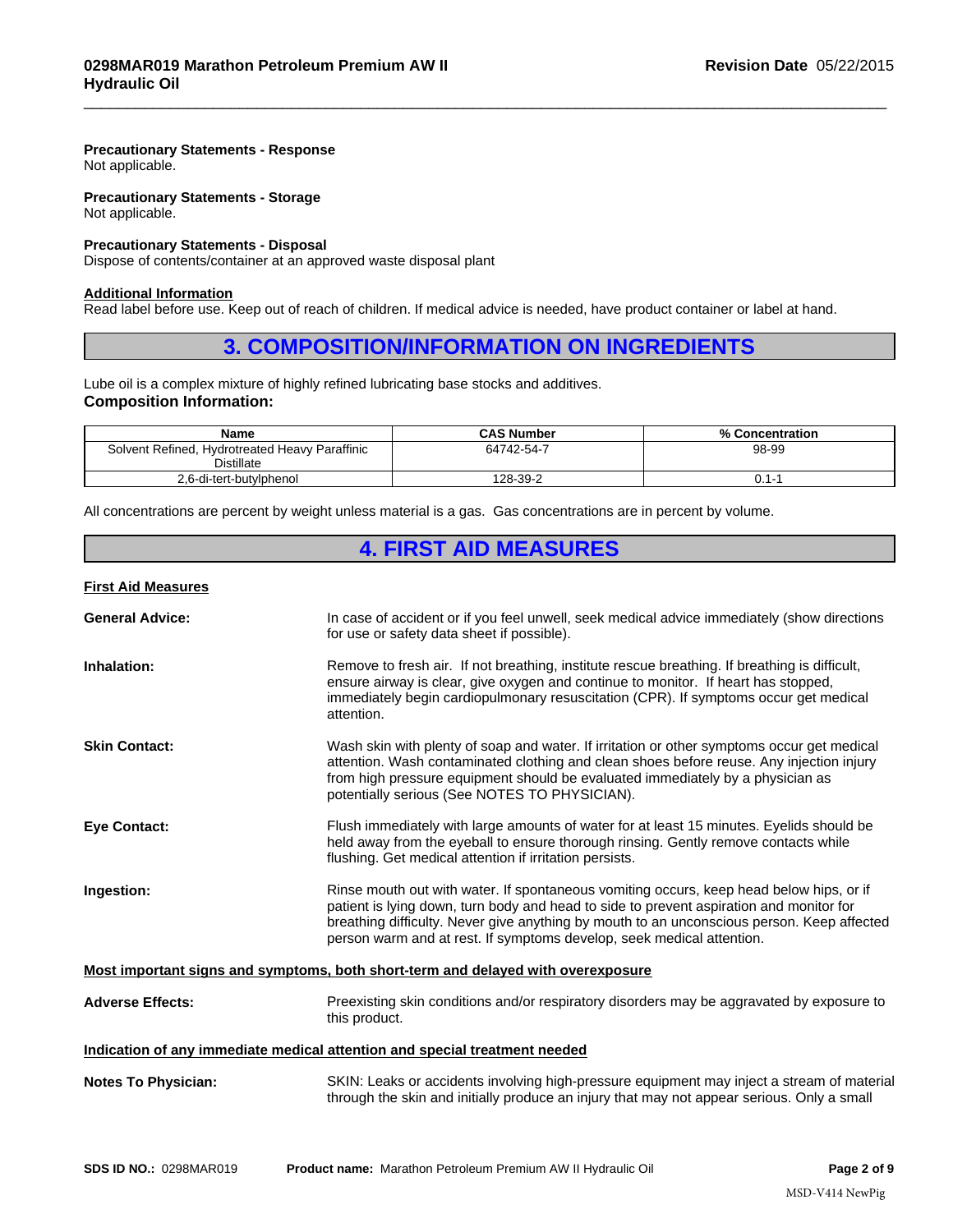puncture wound may appear on the skin surface but, without proper treatment and depending on the nature, original pressure, volume, and location of the injected material, can compromise blood supply to an affected body part. Prompt surgical debridement of the wound may be necessary to prevent irreversible loss of function and/or the affected body part. High pressure injection injuries may be SERIOUS SURGICAL EMERGENCIES. **Fremium AW II**<br> **Example 10**<br> **Example 10**<br> **Example 10**<br> **Example 10**<br> **Example 10**<br> **Example 10**<br> **SECURE 10**<br> **EXAMPLE MEASURES**<br> **S. FIRE-FIGHTING MEASURES**<br> **S. FIRE-FIGHTING MEASURES**<br> **S. FIRE-FIGHTING MEASURES**<br>

 $\_$  ,  $\_$  ,  $\_$  ,  $\_$  ,  $\_$  ,  $\_$  ,  $\_$  ,  $\_$  ,  $\_$  ,  $\_$  ,  $\_$  ,  $\_$  ,  $\_$  ,  $\_$  ,  $\_$  ,  $\_$  ,  $\_$  ,  $\_$  ,  $\_$  ,  $\_$  ,  $\_$  ,  $\_$  ,  $\_$  ,  $\_$  ,  $\_$  ,  $\_$  ,  $\_$  ,  $\_$  ,  $\_$  ,  $\_$  ,  $\_$  ,  $\_$  ,  $\_$  ,  $\_$  ,  $\_$  ,  $\_$  ,  $\_$  ,

# **Suitable extinguishing media**

For small fires, Class B fire extinguishing media such as CO2, dry chemical, foam (AFFF/ATC) or water spray can be used. For large fires, water spray, fog or foam (AFFF/ATC) can be used. Firefighting should be attempted only by those who are adequately trained and equipped with proper protective equipment.

# **Unsuitable extinguishing media**

Do not use a solid water stream as it may scatter and spread fire.

# **Specific hazards arising from the chemical**

The product is not combustible per the OSHA Hazard Communication Standard, but will ignite and burn at temperatures exceeding the flash point.

# **Hazardous combustion products**

# **Explosion data**

# **Special protective equipment and precautions for firefighters**

# **Additional firefighting tactics**

| the flash point.                                                                                                               | The product is not combustible per the OSHA Hazard Communication Standard, but will ignite and burn at temperatures exceeding                                                                                                                                          |
|--------------------------------------------------------------------------------------------------------------------------------|------------------------------------------------------------------------------------------------------------------------------------------------------------------------------------------------------------------------------------------------------------------------|
| <b>Hazardous combustion products</b><br>Smoke, carbon monoxide, and other products of incomplete combustion.                   |                                                                                                                                                                                                                                                                        |
| <b>Explosion data</b><br>Sensitivity to Mechanical Impact No.<br>Sensitivity to Static Discharge No.                           |                                                                                                                                                                                                                                                                        |
| Special protective equipment and precautions for firefighters<br>possible. Keep run-off water out of sewers and water sources. | Avoid using straight water streams. Water spray and foam (AFFF/ATC) must be applied carefully to avoid frothing and from as far a<br>distance as possible. Avoid excessive water spray application. Use water spray to cool exposed surfaces from as far a distance as |
| <b>Additional firefighting tactics</b><br>Not applicable.                                                                      |                                                                                                                                                                                                                                                                        |
| Health 1<br><b>NFPA</b>                                                                                                        | Flammability 1<br>Instability 0<br>Special Hazard -                                                                                                                                                                                                                    |
|                                                                                                                                | <b>6. ACCIDENTAL RELEASE MEASURES</b>                                                                                                                                                                                                                                  |
| <b>Personal precautions:</b>                                                                                                   | Keep public away. Isolate and evacuate area. Shut off source if safe to do so.                                                                                                                                                                                         |
| <b>Protective equipment:</b>                                                                                                   | Use personal protection measures as recommended in Section 8.                                                                                                                                                                                                          |
| <b>Emergency procedures:</b>                                                                                                   | Advise authorities and National Response Center (800-424-8802) if the product has<br>entered a water course or sewer. Notify local health and pollution control agencies, if<br>appropriate.                                                                           |
| <b>Environmental precautions:</b>                                                                                              | Avoid release to the environment. Avoid subsoil penetration.                                                                                                                                                                                                           |
| <b>Methods and materials for</b><br>containment:                                                                               | Prevent further leakage or spillage if safe to do so.                                                                                                                                                                                                                  |
| up:                                                                                                                            | Methods and materials for cleaning Use suitable absorbent materials such as vermiculite, sand, or clay to clean up residual<br>liquids. Recover and return free product to proper containers.                                                                          |
|                                                                                                                                | <b>7. HANDLING AND STORAGE</b>                                                                                                                                                                                                                                         |
| <b>Safe Handling Precautions:</b>                                                                                              | Avoid contact with skin, eyes and clothing. Do not swallow. Avoid breathing vapors or mists.                                                                                                                                                                           |
|                                                                                                                                |                                                                                                                                                                                                                                                                        |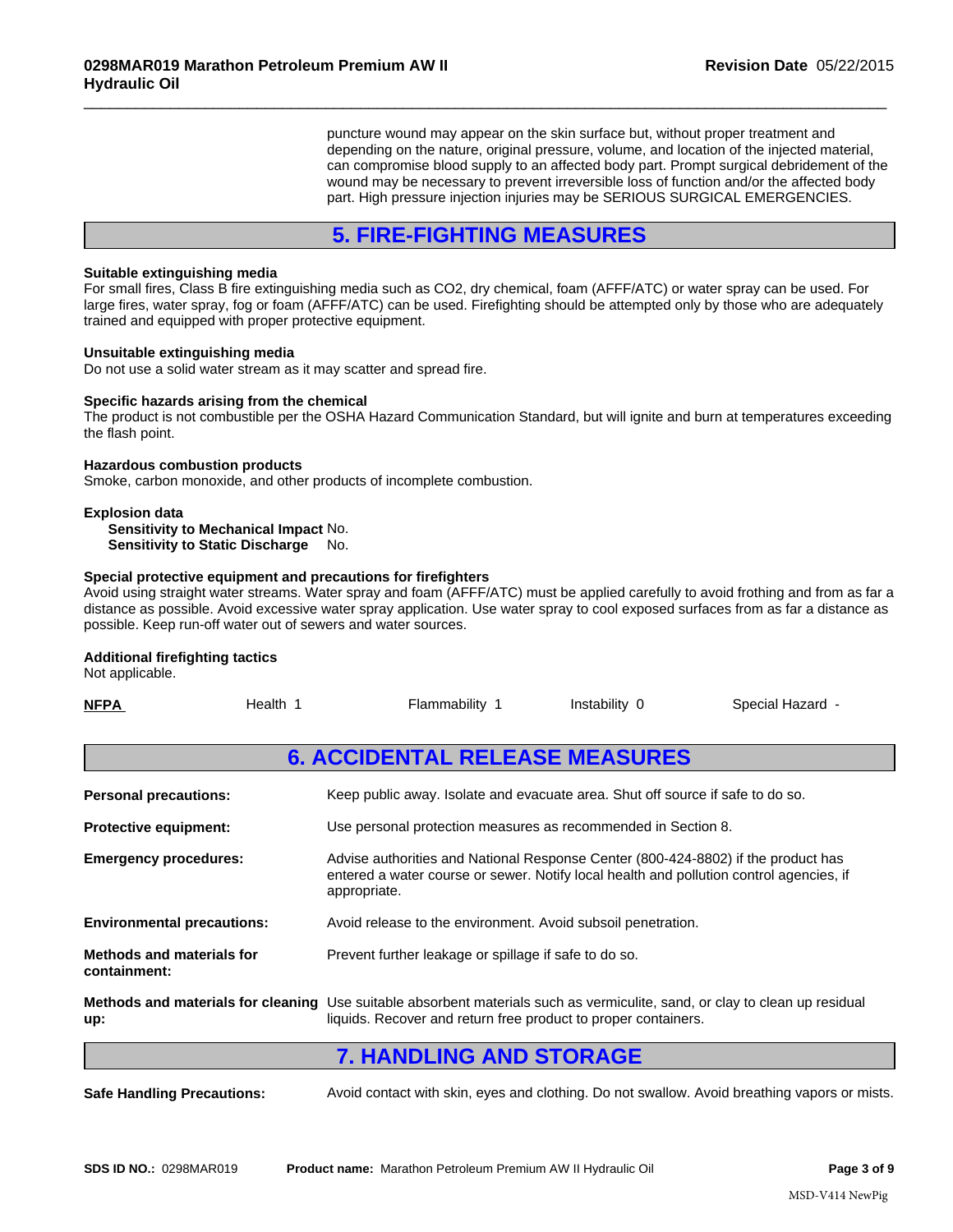Use good personal hygiene practices. Wash thoroughly after handling. Use personal protection measures as recommended in Section 8. Do not cut, drill, grind or weld on empty containers since explosive residues may remain. Refer to applicable EPA, OSHA, NFPA and consistent state and local requirements.

 $\_$  ,  $\_$  ,  $\_$  ,  $\_$  ,  $\_$  ,  $\_$  ,  $\_$  ,  $\_$  ,  $\_$  ,  $\_$  ,  $\_$  ,  $\_$  ,  $\_$  ,  $\_$  ,  $\_$  ,  $\_$  ,  $\_$  ,  $\_$  ,  $\_$  ,  $\_$  ,  $\_$  ,  $\_$  ,  $\_$  ,  $\_$  ,  $\_$  ,  $\_$  ,  $\_$  ,  $\_$  ,  $\_$  ,  $\_$  ,  $\_$  ,  $\_$  ,  $\_$  ,  $\_$  ,  $\_$  ,  $\_$  ,  $\_$  ,

High-pressure injection of any material through the skin is a serious medical emergency even though the small entrance wound at the injection site may not initially appear serious. These injection injuries can occur from high-pressure equipment such as paint spray or grease or guns, fuel injectors, or pinhole leaks in hoses or hydraulic lines and should all be considered serious. High pressure injection injuries may be SERIOUS SURGICAL EMERGENCIES (See First Aid Section 4). Use good personal hygiene practices. Wash thoroughly after handling. Use personal<br>protection measures as recommended in Section 3. Do not cut, drill, grind or weld on empty<br>containers since explosive residues may remain. R

**Storage Conditions:** Store in properly closed containers that are appropriately labeled and in a cool, well-ventilated area. Containers that have been opened must be carefully resealed and kept upright to prevent leakage. Store away from incompatible materials.

**Incompatible Materials** Strong oxidizing agents.

| <b>Name</b>                                                                | <b>ACGIH TLV</b>                                                                       | <b>OSHA PELS:</b>                                                                                                                                                                                                                                                                                                                                                                                       | <b>OSHA - Vacated PELs</b>                                                                                                                                                                                                                                            | <b>NIOSH IDLH</b> |
|----------------------------------------------------------------------------|----------------------------------------------------------------------------------------|---------------------------------------------------------------------------------------------------------------------------------------------------------------------------------------------------------------------------------------------------------------------------------------------------------------------------------------------------------------------------------------------------------|-----------------------------------------------------------------------------------------------------------------------------------------------------------------------------------------------------------------------------------------------------------------------|-------------------|
| Solvent Refined, Hydrotreated<br>Heavy Paraffinic Distillate<br>64742-54-7 | Mineral oil, highly/severely<br>refined, inhalable fraction<br>5 mg/m <sup>3</sup> TWA |                                                                                                                                                                                                                                                                                                                                                                                                         |                                                                                                                                                                                                                                                                       |                   |
| 2,6-di-tert-butylphenol<br>128-39-2                                        |                                                                                        | $\sim$                                                                                                                                                                                                                                                                                                                                                                                                  |                                                                                                                                                                                                                                                                       |                   |
| Notes:                                                                     |                                                                                        | The manufacturer has voluntarily elected to provide exposure limits contained in OSHA's<br>1989 air contaminants standard in its SDSs, even though certain of those exposure limits<br>were vacated in 1992.                                                                                                                                                                                            |                                                                                                                                                                                                                                                                       |                   |
| <b>Engineering measures:</b>                                               | vapors or mists.                                                                       |                                                                                                                                                                                                                                                                                                                                                                                                         | Local or general exhaust required when using at elevated temperatures that generate                                                                                                                                                                                   |                   |
| <b>Personal protective equipment</b>                                       |                                                                                        |                                                                                                                                                                                                                                                                                                                                                                                                         |                                                                                                                                                                                                                                                                       |                   |
| Eye protection:                                                            |                                                                                        | Use goggles or face-shield if the potential for splashing exists.                                                                                                                                                                                                                                                                                                                                       |                                                                                                                                                                                                                                                                       |                   |
| Skin and body protection:                                                  |                                                                                        |                                                                                                                                                                                                                                                                                                                                                                                                         | Wear neoprene, nitrile or PVA gloves to prevent skin contact. Glove suitability is based on<br>workplace conditions and usage. Contact the glove manufacturer for specific advice on<br>glove selection and breakthrough times. Wear appropriate protective clothing. |                   |
| <b>Respiratory protection:</b>                                             |                                                                                        | Use a NIOSH approved organic vapor chemical cartridge or supplied air respirators when<br>there is the potential for airborne exposures to exceed permissible exposure limits or if<br>excessive vapors are generated. Observe respirator assigned protection factors (APFs)<br>criteria cited in federal OSHA 29 CFR 1910.134. Self-contained breathing apparatus should<br>be used for fire fighting. |                                                                                                                                                                                                                                                                       |                   |
| <b>Hygiene measures:</b>                                                   | product.                                                                               |                                                                                                                                                                                                                                                                                                                                                                                                         | Handle in accordance with good industrial hygiene and safety practice. Avoid contact with<br>skin, eyes and clothing. Wash hands before breaks and immediately after handling the                                                                                     |                   |
|                                                                            | <b>9. PHYSICAL AND CHEMICAL PROPERTIES</b>                                             |                                                                                                                                                                                                                                                                                                                                                                                                         |                                                                                                                                                                                                                                                                       |                   |
| Information on basic physical and chemical properties                      |                                                                                        |                                                                                                                                                                                                                                                                                                                                                                                                         |                                                                                                                                                                                                                                                                       |                   |
| <b>Physical State</b>                                                      | Liquid                                                                                 |                                                                                                                                                                                                                                                                                                                                                                                                         |                                                                                                                                                                                                                                                                       |                   |
| Appearance                                                                 | Clear Liquid                                                                           |                                                                                                                                                                                                                                                                                                                                                                                                         |                                                                                                                                                                                                                                                                       |                   |
| Color                                                                      | Clear                                                                                  |                                                                                                                                                                                                                                                                                                                                                                                                         |                                                                                                                                                                                                                                                                       |                   |

|  | Information on basic physical and chemical properties |  |
|--|-------------------------------------------------------|--|
|--|-------------------------------------------------------|--|

| <b>Physical State</b> | Liguid             |  |
|-----------------------|--------------------|--|
| Appearance            | Clear Liquid       |  |
| Color                 | Clear              |  |
| Odor                  | Petroleum          |  |
| <b>Odor Threshold</b> | No data available. |  |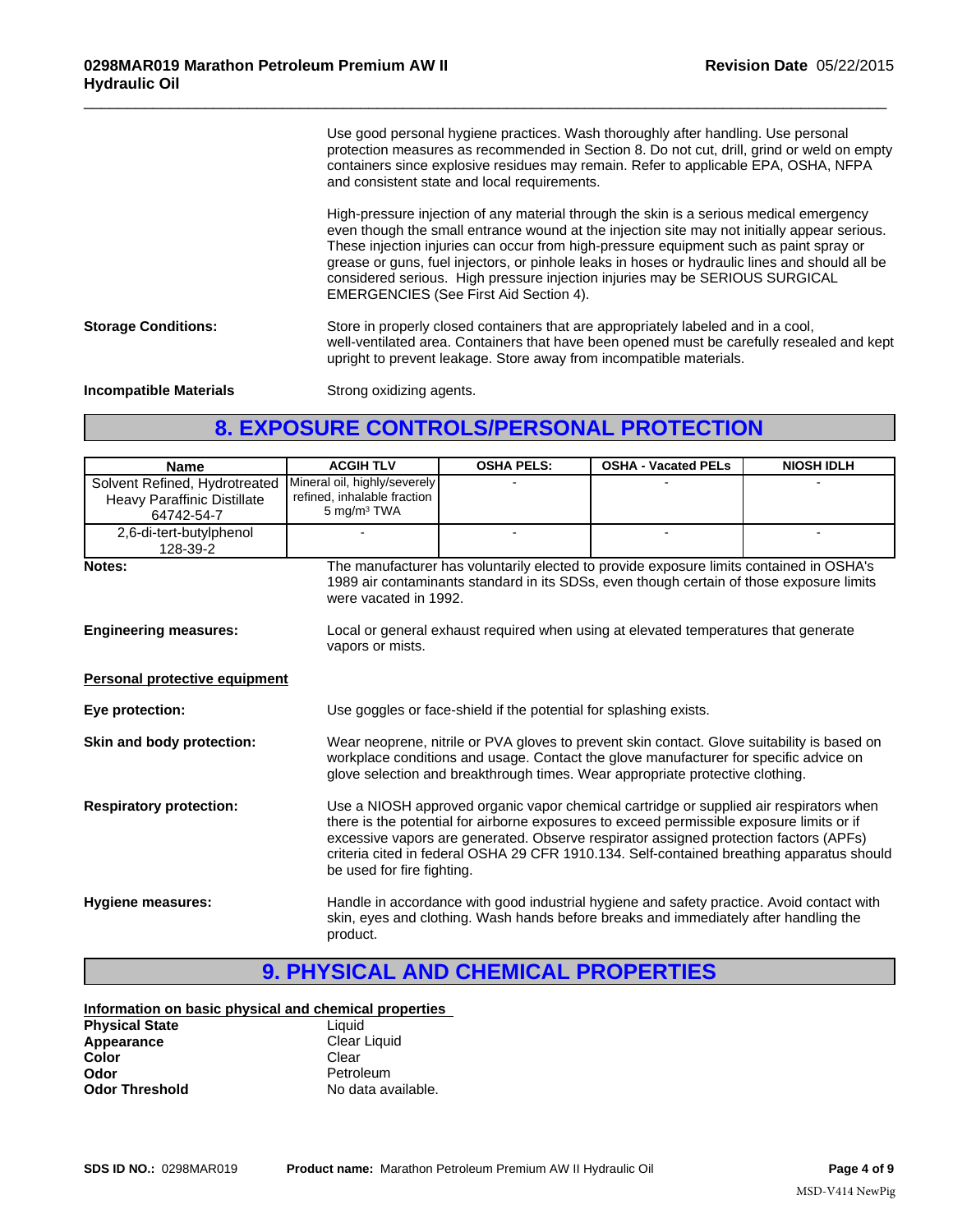| <b>Property</b>                            | <b>Values (Method)</b>                               |
|--------------------------------------------|------------------------------------------------------|
| <b>Melting Point / Freezing Point</b>      | No data available.                                   |
| Initial Boiling Point / Boiling Range      | No data available.                                   |
| <b>Flash Point</b>                         | > 220 °C / > 428 °F (Cleveland Open-Cup)             |
| <b>Evaporation Rate</b>                    | No data available.                                   |
| Flammability (solid, gas)                  | Not applicable.                                      |
| Flammability Limit in Air (%):             |                                                      |
| <b>Upper Flammability Limit:</b>           | No data available.                                   |
| <b>Lower Flammability Limit:</b>           | No data available.                                   |
| <b>Explosion limits:</b>                   | No data available.                                   |
| <b>Vapor Pressure</b>                      | No data available.                                   |
| <b>Vapor Density</b>                       | No data available.                                   |
| <b>Specific Gravity / Relative Density</b> | 0.88                                                 |
| <b>Water Solubility</b>                    | No data available.                                   |
| Solubility in other solvents               | No data available.                                   |
| <b>Partition Coefficient</b>               | No data available.                                   |
| <b>Decomposition temperature</b>           | No data available.                                   |
| pH:                                        | No available data.                                   |
| <b>Autoignition Temperature</b>            | No data available.                                   |
| Kinematic Viscosity                        | ≥ 28.8 mm2/s @ 40°C / 104°F (ASTM D445)              |
| <b>Dynamic Viscosity</b>                   | No data available.                                   |
| <b>Explosive Properties</b>                | No data available.                                   |
| VOC Content (%)                            | $0.12 - 37.7$ (w/w)                                  |
| Density                                    | No data available.                                   |
| <b>Bulk Density</b>                        | Not applicable.                                      |
|                                            |                                                      |
|                                            | <b>10. STABILITY AND REACTIVITY</b>                  |
| Reactivity                                 | The product is non-reactive under normal conditions. |
| Chemical stability                         | Stable under recommended storage conditions.         |
|                                            |                                                      |

 $\_$  ,  $\_$  ,  $\_$  ,  $\_$  ,  $\_$  ,  $\_$  ,  $\_$  ,  $\_$  ,  $\_$  ,  $\_$  ,  $\_$  ,  $\_$  ,  $\_$  ,  $\_$  ,  $\_$  ,  $\_$  ,  $\_$  ,  $\_$  ,  $\_$  ,  $\_$  ,  $\_$  ,  $\_$  ,  $\_$  ,  $\_$  ,  $\_$  ,  $\_$  ,  $\_$  ,  $\_$  ,  $\_$  ,  $\_$  ,  $\_$  ,  $\_$  ,  $\_$  ,  $\_$  ,  $\_$  ,  $\_$  ,  $\_$  ,

| VOC Content (%)<br><b>Density</b><br><b>Bulk Density</b> | $0.12 - 37.7$ (w/w)<br>No data available.<br>Not applicable.                                    |
|----------------------------------------------------------|-------------------------------------------------------------------------------------------------|
|                                                          | <b>10. STABILITY AND REACTIVITY</b>                                                             |
| <b>Reactivity</b>                                        | The product is non-reactive under normal conditions.                                            |
| <b>Chemical stability</b>                                | Stable under recommended storage conditions.                                                    |
| Possibility of hazardous reactions                       | None under normal processing.                                                                   |
| <b>Hazardous polymerization</b>                          | Will not occur.                                                                                 |
| <b>Conditions to avoid</b>                               | Sources of heat or ignition.                                                                    |
| <b>Incompatible Materials</b>                            | Strong oxidizing agents.                                                                        |
| <b>Hazardous decomposition products</b>                  | None known under normal conditions of use.                                                      |
|                                                          | <b>11. TOXICOLOGICAL INFORMATION</b>                                                            |
| Potential short-term adverse effects from overexposures  |                                                                                                 |
| <b>Inhalation</b>                                        | Overheating may produce vapors which may cause respiratory irritation, dizziness and<br>nausea. |

# **Potential short-term adverse effects from overexposures**

| <b>Inhalation</b>   | Overheating may produce vapors which may cause respiratory irritation, dizziness and<br>nausea.                      |
|---------------------|----------------------------------------------------------------------------------------------------------------------|
| Eye contact         | Exposure to vapor or contact with liquid may cause mild eye irritation, including tearing,<br>stinging, and redness. |
| <b>Skin contact</b> | Prolonged or repeated exposure may cause dermatitis, folliculitis or oil acne.                                       |
| Ingestion           | May cause irritation of the mouth, throat and gastrointestinal tract.                                                |
|                     |                                                                                                                      |

# **Acute toxicological data**

| Name                                    | <b>LD50</b>         | LD50                                                                          | LC50                                                    |
|-----------------------------------------|---------------------|-------------------------------------------------------------------------------|---------------------------------------------------------|
|                                         | Oral .              | Dermal                                                                        | alation                                                 |
| -<br>Refined<br>Hydrotreated<br>solvent | (Rat)<br>5000 ma/ka | $\overline{\phantom{0}}$<br>nnne.<br>Rabbit<br>aalka.<br>zuuu<br>iu/Nu<br>. . | $(D_{\alpha}$<br>ma/<br>n<br>'Ral.<br>$\mathbf{A}$<br>. |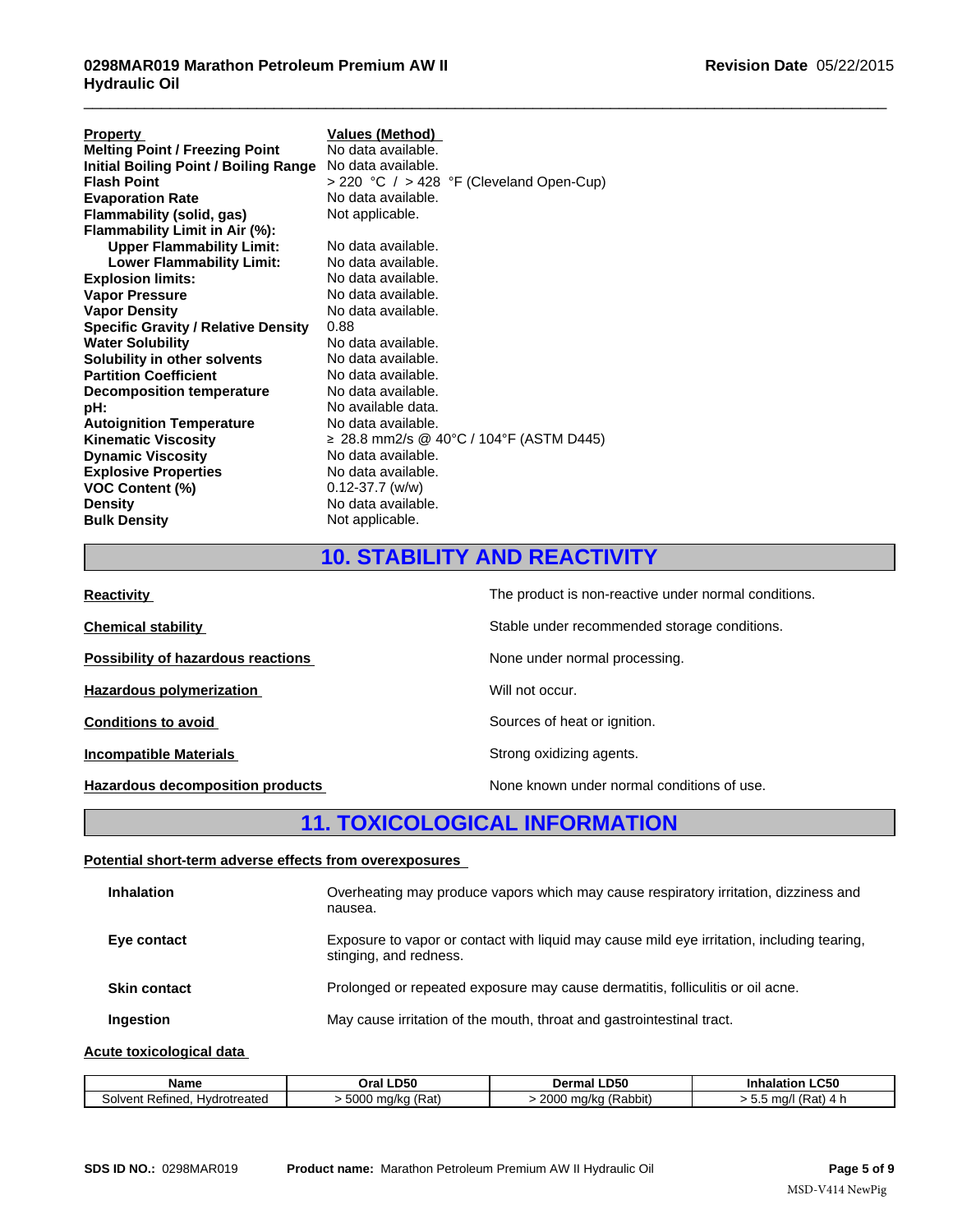| <b>Heavy Paraffinic Distillate</b><br>64742-54-7 |                    |                    |  |
|--------------------------------------------------|--------------------|--------------------|--|
| 2,6-di-tert-butylphenol<br>128-39-2              | > 5000 mg/kg (Rat) | > 10 g/kg (Rabbit) |  |

# **Delayed and immediate effects as well as chronic effects from short and long-term exposure**

This product is considered to have a low order of acute and chronic oral and dermal toxicity.

 $\_$  ,  $\_$  ,  $\_$  ,  $\_$  ,  $\_$  ,  $\_$  ,  $\_$  ,  $\_$  ,  $\_$  ,  $\_$  ,  $\_$  ,  $\_$  ,  $\_$  ,  $\_$  ,  $\_$  ,  $\_$  ,  $\_$  ,  $\_$  ,  $\_$  ,  $\_$  ,  $\_$  ,  $\_$  ,  $\_$  ,  $\_$  ,  $\_$  ,  $\_$  ,  $\_$  ,  $\_$  ,  $\_$  ,  $\_$  ,  $\_$  ,  $\_$  ,  $\_$  ,  $\_$  ,  $\_$  ,  $\_$  ,  $\_$  ,

# **Adverse effects related to the physical, chemical and toxicological characteristics**

| <b>Signs and Symptoms</b><br>Repeated or prolonged skin contact may cause drying, reddening, itching and cracking. |  |
|--------------------------------------------------------------------------------------------------------------------|--|
|--------------------------------------------------------------------------------------------------------------------|--|

**Sensitization** Not expected to be a skin or respiratory sensitizer.

**Mutagenic effects** None known.

# **Carcinogenicity** Cancer designations are listed in the table below

| <b>Name</b>                                                         | <b>ACGIH</b>                          | <b>IARC</b>                                        | <b>NTP</b>                                  | <b>OSHA</b>       |
|---------------------------------------------------------------------|---------------------------------------|----------------------------------------------------|---------------------------------------------|-------------------|
|                                                                     | (Class)                               | (Class)                                            |                                             |                   |
| Solvent Refined.<br><b>Hydrotreated Heavy</b>                       | Mineral oil, poorly/mildly<br>refined | Mineral oil, untreated or<br>mildly treated        | Mineral oil, poorly/mildly<br>refined       | <b>Not Listed</b> |
| <b>Paraffinic Distillate</b>                                        | Suspected Human                       | Carcinogenic to humans (1)                         | Known to be human                           |                   |
| 64742-54-7                                                          | Carcinogen (A2)                       | Mineral oil, highly refined                        | carcinogen                                  |                   |
|                                                                     | Mineral oil, highly/severely          | Not Classifiable (3)                               |                                             |                   |
|                                                                     | refined, inhalable fraction           |                                                    |                                             |                   |
|                                                                     | Not Classifiable (A4)                 |                                                    |                                             |                   |
| 2,6-di-tert-butylphenol                                             | <b>Not Listed</b>                     | <b>Not Listed</b>                                  | Not Listed                                  | <b>Not Listed</b> |
| 128-39-2                                                            |                                       |                                                    |                                             |                   |
| <b>Reproductive toxicity</b>                                        | None known.                           |                                                    |                                             |                   |
| <b>Specific Target Organ Toxicity</b><br>(STOT) - single exposure   | Not classified.                       |                                                    |                                             |                   |
| <b>Specific Target Organ Toxicity</b><br>(STOT) - repeated exposure | Not classified.                       |                                                    |                                             |                   |
| <b>Aspiration hazard</b>                                            | Not classified.                       |                                                    |                                             |                   |
|                                                                     |                                       | <b>12. ECOLOGICAL INFORMATION</b>                  |                                             |                   |
| <b>Ecotoxicity</b>                                                  |                                       | Harmful to aquatic life with long lasting effects. |                                             |                   |
| Name                                                                | Algae/aquatic plants                  | Fish                                               | <b>Toxicity to</b><br><b>Microorganisms</b> | Crustacea         |

| <b>Reproductive toxicity</b>                                        | None known.     |
|---------------------------------------------------------------------|-----------------|
| <b>Specific Target Organ Toxicity</b><br>(STOT) - single exposure   | Not classified. |
| <b>Specific Target Organ Toxicity</b><br>(STOT) - repeated exposure | Not classified. |
| <b>Aspiration hazard</b>                                            | Not classified. |

|                                                                                             |                           | Harmful to aquatic life with long lasting effects.         |                                             |                                           |
|---------------------------------------------------------------------------------------------|---------------------------|------------------------------------------------------------|---------------------------------------------|-------------------------------------------|
| Name                                                                                        | Algae/aquatic plants      | <b>Fish</b>                                                | <b>Toxicity to</b><br><b>Microorganisms</b> | <b>Crustacea</b>                          |
| Solvent Refined,<br><b>Hydrotreated Heavy</b><br><b>Paraffinic Distillate</b><br>64742-54-7 |                           | 96-hr LC50 = 5000 mg/L<br>Rainbow trout                    |                                             | 48-hr $EC50 = 1000$ mg/L<br>Daphnia magna |
| 2,6-di-tert-butylphenol<br>128-39-2                                                         |                           |                                                            |                                             | 48-hr EC50 = 0.45 mg/l<br>Daphnia magna   |
| Persistence and degradability                                                               | No information available. |                                                            |                                             |                                           |
| <b>Bioaccumulation</b>                                                                      |                           | Contains component(s) with the potential to bioaccumulate. |                                             |                                           |
| <b>Mobility in soil</b>                                                                     | No information available. |                                                            |                                             |                                           |
| Other adverse effects                                                                       | No information available. |                                                            |                                             |                                           |
|                                                                                             |                           | <b>13. DISPOSAL CONSIDERATIONS</b>                         |                                             |                                           |
|                                                                                             |                           |                                                            |                                             |                                           |

|                               | <b>12 DISPOSAL CONSIDERATIONS</b>                          |
|-------------------------------|------------------------------------------------------------|
| Other adverse effects         | No information available.                                  |
| Mobility in soil              | No information available.                                  |
| <b>Bioaccumulation</b>        | Contains component(s) with the potential to bioaccumulate. |
| Persistence and degradability | ino information available.                                 |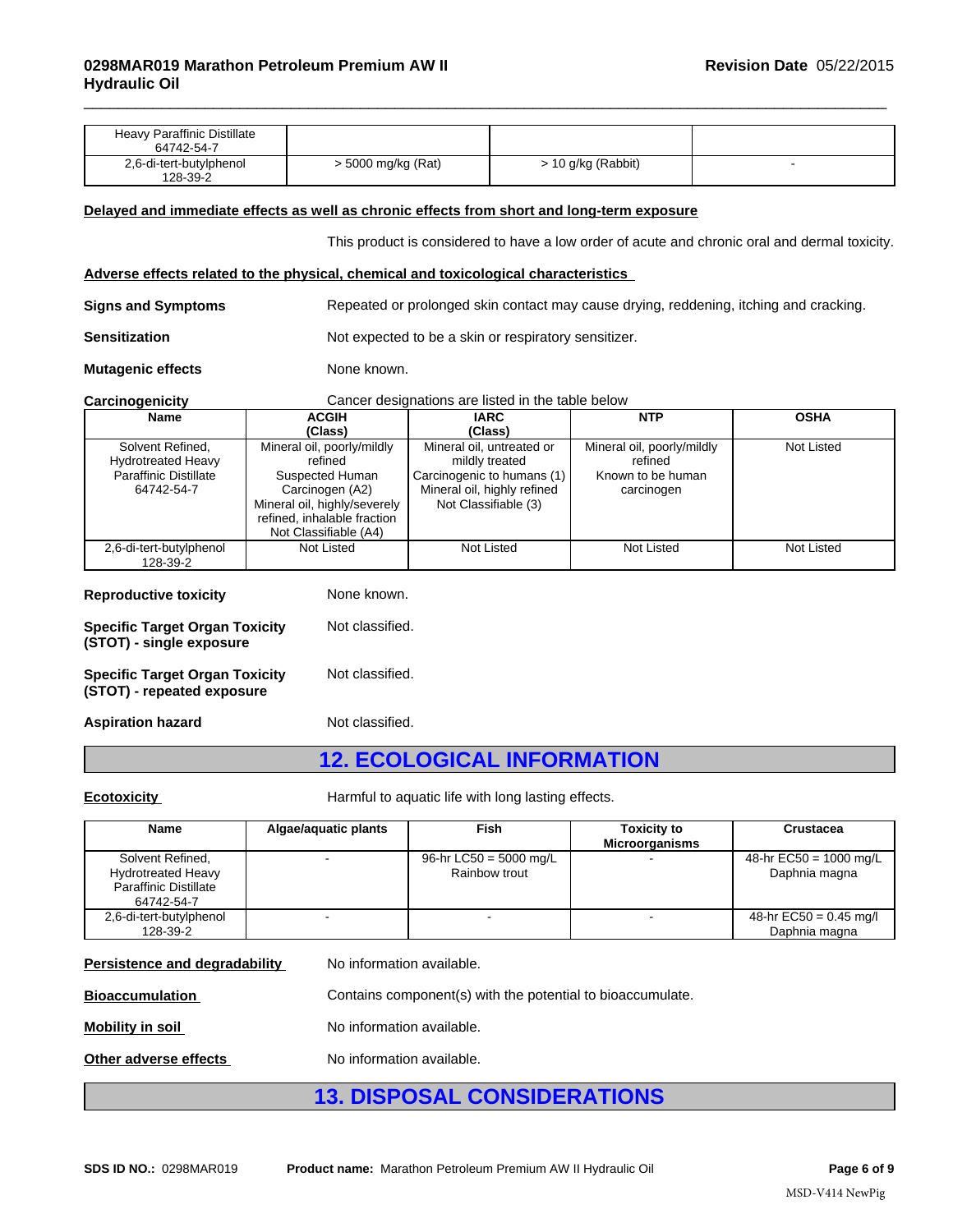# **Description of Waste Residues**

No information available.

# **Safe Handling of Wastes**

Handle in accordance with applicable local, state, and federal regulations. Use personal protection measures as required.

## **Disposal of Wastes / Methods of Disposal**

The user is responsible for determining if any discarded material is a hazardous waste (40 CFR 262.11). Dispose of in accordance with federal, state and local regulations. **14. TRANSPORT INFORMATION**<br>
Notate and protection the assume as required.<br>
14. TRANSPORT INFORMATION<br>
Notational and then discarded or recycled, if possible. Do not cut, drill, grind or weld on empty<br>
14. TRANSPORT INFORM

# **Methods of Contaminated Packaging Disposal**

Empty containers should be completely drained and then discarded or recycled, if possible. Do not cut, drill, grind or weld on empty containers since explosive residues may be present. Dispose of in accordance with federal, state and local regulations. ns.<br>
19. Disposal<br>
19. Marined and then discarded or recycled, if possible. Do not cut, drill, grind or weld on empty<br>
14. TRANSPORT INFORMATION<br>
14. TRANSPORT INFORMATION<br>
Not applicable.<br>
Not applicable.<br>
Not applicable.

**DOT (49 CFR 172.101): UN Proper Shipping Name:** Not Regulated<br> **UN/Identification No:** Not applicable **UN/Identification No: Class:** Not applicable. **Packing Group:** Not applicable.

**TDG (Canada): UN Proper Shipping Name:** Not Regulated **UN/Identification No:** Not applicable. **Transport Hazard Class(es):** Not applicable.<br> **Packing Group:** Not applicable. **Packing Group:** 

 $\_$  ,  $\_$  ,  $\_$  ,  $\_$  ,  $\_$  ,  $\_$  ,  $\_$  ,  $\_$  ,  $\_$  ,  $\_$  ,  $\_$  ,  $\_$  ,  $\_$  ,  $\_$  ,  $\_$  ,  $\_$  ,  $\_$  ,  $\_$  ,  $\_$  ,  $\_$  ,  $\_$  ,  $\_$  ,  $\_$  ,  $\_$  ,  $\_$  ,  $\_$  ,  $\_$  ,  $\_$  ,  $\_$  ,  $\_$  ,  $\_$  ,  $\_$  ,  $\_$  ,  $\_$  ,  $\_$  ,  $\_$  ,  $\_$  ,

# **US Federal Regulatory Information:**

US TSCA Chemical Inventory Section 8(b): This product and/or its components are listed on the TSCA Chemical Inventory.

# **EPA Superfund Amendment & Reauthorization Act (SARA):**

**SARA Section 302:** This product may contain component(s) that have been listed on EPA's Extremely Hazardous Substance (EHS) List:

| Name |                                                           | <b>CERCLA/SARA - Section 302 Extremely Hazardous</b> |
|------|-----------------------------------------------------------|------------------------------------------------------|
|      |                                                           | <b>Substances and TPQs</b>                           |
|      | Solvent Refined. Hydrotreated Heavy Paraffinic Distillate | NΑ                                                   |
|      | 2,6-di-tert-butylphenol                                   | NΑ                                                   |

**SARA Section 304:** This product may contain component(s) identified either as an EHS or a CERCLA Hazardous substance which in case of a spill or release may be subject to SARA reporting requirements:

| Name                                                                                             | <b>Substances RQs</b><br>.Hazardous |  |
|--------------------------------------------------------------------------------------------------|-------------------------------------|--|
| <b>Distillate</b><br>$\sim$ $\sim$<br>Solvent<br>Parattinic<br>Hydrotreated<br>Refinea.<br>Heavv | NΑ                                  |  |
| հ-Կ<br>tviphenol<br>ำ -tert-bu.                                                                  | NΑ                                  |  |

**SARA Section 311/312:** The following EPA hazard categories apply to this product:

None

**SARA Section 313:** This product may contain component(s), which if in exceedance of the de minimus threshold, may be subject to the reporting requirements of SARA Title III Section 313 Toxic Release Reporting (Form R).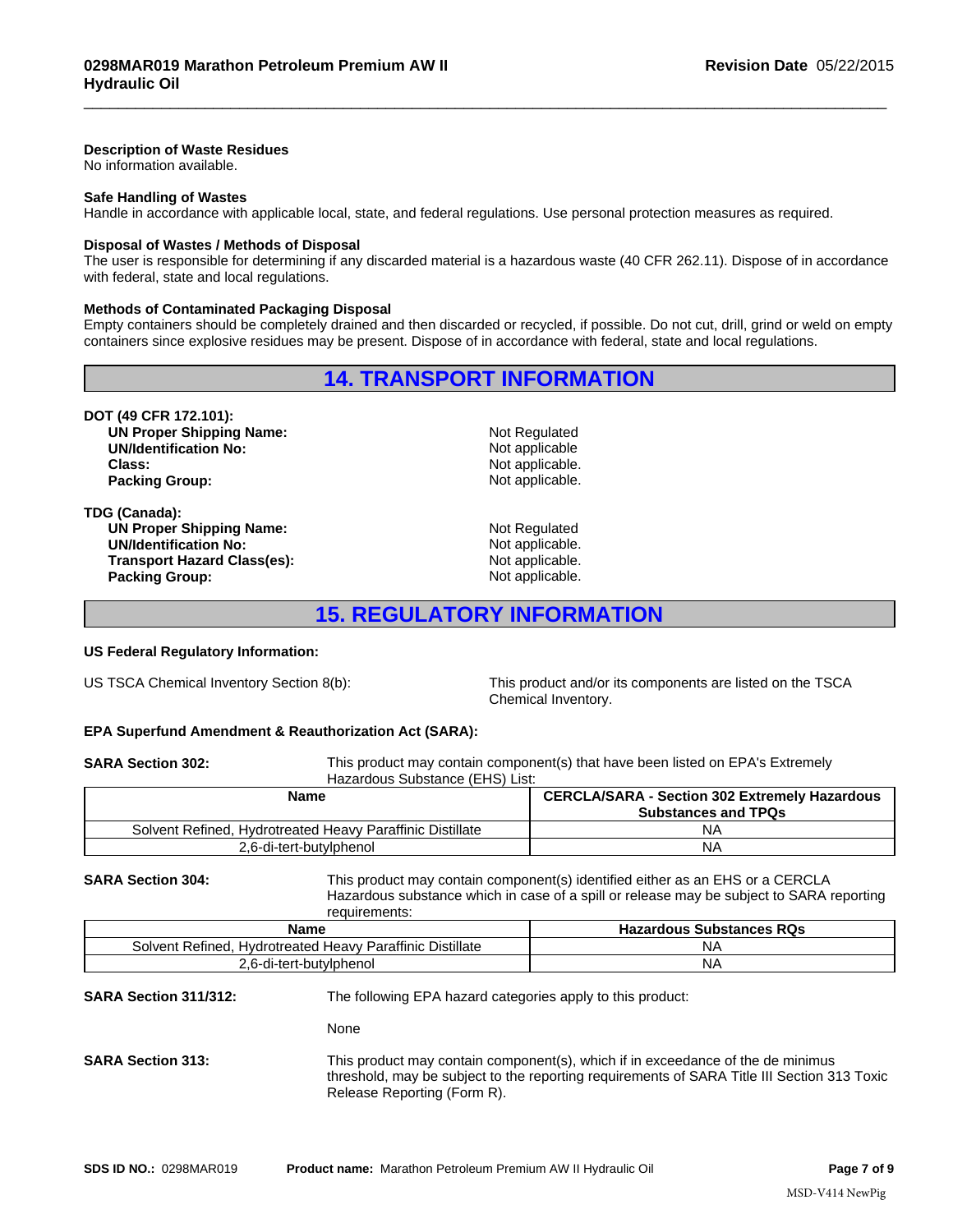| Name                                                      | <b>CERCLA/SARA 313 Emission reporting:</b> |
|-----------------------------------------------------------|--------------------------------------------|
| Solvent Refined, Hydrotreated Heavy Paraffinic Distillate | None                                       |
| 2.6-di-tert-butylphenol                                   | None                                       |

 $\_$  ,  $\_$  ,  $\_$  ,  $\_$  ,  $\_$  ,  $\_$  ,  $\_$  ,  $\_$  ,  $\_$  ,  $\_$  ,  $\_$  ,  $\_$  ,  $\_$  ,  $\_$  ,  $\_$  ,  $\_$  ,  $\_$  ,  $\_$  ,  $\_$  ,  $\_$  ,  $\_$  ,  $\_$  ,  $\_$  ,  $\_$  ,  $\_$  ,  $\_$  ,  $\_$  ,  $\_$  ,  $\_$  ,  $\_$  ,  $\_$  ,  $\_$  ,  $\_$  ,  $\_$  ,  $\_$  ,  $\_$  ,  $\_$  ,

# **State and Community Right-To-Know Regulations:**

The following component(s) of this material are identified on the regulatory lists below:

| Solvent Refined, Hydrotreated Heavy Paraffinic Distillate |                   |
|-----------------------------------------------------------|-------------------|
| Louisiana Right-To-Know:                                  | Not Listed        |
| California Proposition 65:                                | Not Listed        |
| New Jersey Right-To-Know:                                 | Not Listed        |
| Pennsylvania Right-To-Know:                               | Not Listed        |
| Massachusetts Right-To Know:                              | <b>Not Listed</b> |
| Florida Substance List:                                   | <b>Not Listed</b> |
| Rhode Island Right-To-Know:                               | Not Listed        |
| Michigan Critical Materials Register List:                | Not Listed        |
| Massachusetts Extraordinarily Hazardous Substances:       | Not Listed        |
| California - Regulated Carcinogens:                       | Not Listed        |
| Pennsylvania RTK - Special Hazardous                      | Not Listed        |
| Substances:                                               |                   |
| New Jersey - Special Hazardous Substances:                | Carcinogen        |
| New Jersey - Environmental Hazardous                      | <b>Not Listed</b> |
| Substances List:                                          |                   |
| Illinois - Toxic Air Contaminants:                        | Present           |
| New York - Reporting of Releases Part 597 -               | <b>Not Listed</b> |
| List of Hazardous Substances:                             |                   |
| 2,6-di-tert-butylphenol                                   |                   |
| Louisiana Right-To-Know:                                  | <b>Not Listed</b> |
| California Proposition 65:                                | Not Listed        |
| New Jersey Right-To-Know:                                 | Not Listed        |
| Pennsylvania Right-To-Know:                               | <b>Not Listed</b> |
| Massachusetts Right-To Know:                              | Not Listed        |
| Florida Substance List:                                   | <b>Not Listed</b> |
| Rhode Island Right-To-Know:                               | <b>Not Listed</b> |
| Michigan Critical Materials Register List:                | <b>Not Listed</b> |
| Massachusetts Extraordinarily Hazardous Substances:       | <b>Not Listed</b> |
| California - Regulated Carcinogens:                       | Not Listed        |
| Pennsylvania RTK - Special Hazardous                      | <b>Not Listed</b> |
| Substances:                                               |                   |
| New Jersey - Special Hazardous Substances:                | Not Listed        |
| New Jersey - Environmental Hazardous                      | <b>Not Listed</b> |
| Substances List:                                          |                   |
| Illinois - Toxic Air Contaminants:                        | <b>Not Listed</b> |
| New York - Reporting of Releases Part 597 -               | <b>Not Listed</b> |
| List of Hazardous Substances:                             |                   |

**Canada DSL/NDSL Inventory:** This product and/or its components are listed either on the Domestic Substances List (DSL) or are exempt.

**Canadian Regulatory Information:** This product has been classified in accordance with the hazard criteria of the Controlled

Products Regulations and the SDS contains all of the information required by those regulations.

| Name                   | : Classifications of<br>WHMIS:<br>Canada<br><b>Substances:</b> | <b>WHMIS: Ingredient</b><br>Canada<br>Disclosure: |
|------------------------|----------------------------------------------------------------|---------------------------------------------------|
| .6-di-tert-butvlphenol | D <sub>2</sub> B                                               | $\frac{10}{6}$                                    |

**Note:** Uncontrolled product according to WHMIS classification criteria.